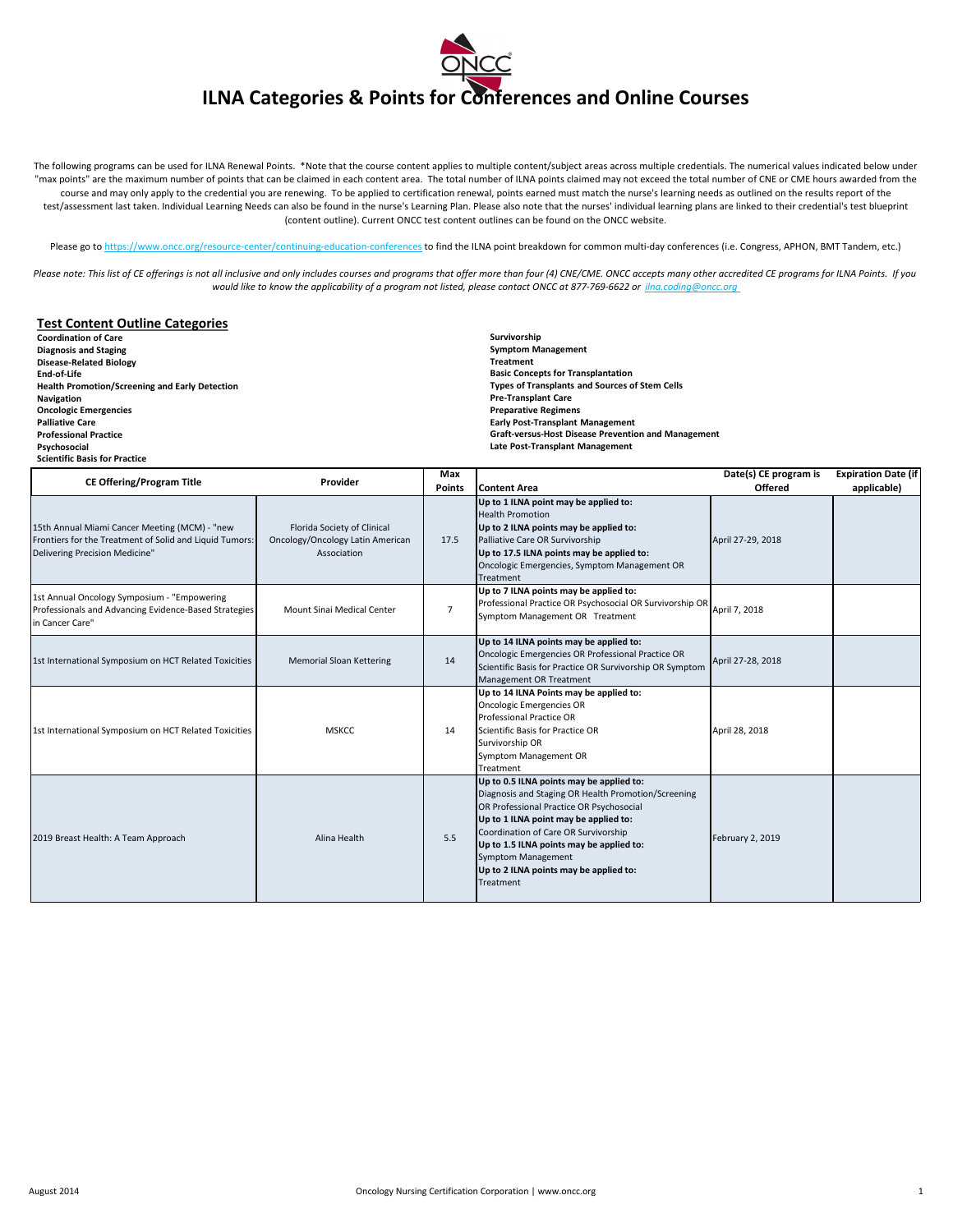| <b>CE Offering/Program Title</b>                                                                      | <b>Provider</b>                                            | Max<br><b>Points</b> | <b>Content Area</b>                                                                                                                                                                                                                                                                                                                                                                                                                                                                                                                                                                                                                                                                                                                                                                                                                                                                                                                                    | Date(s) CE program is<br><b>Offered</b>                                               | <b>Expiration Date (if</b><br>applicable) |
|-------------------------------------------------------------------------------------------------------|------------------------------------------------------------|----------------------|--------------------------------------------------------------------------------------------------------------------------------------------------------------------------------------------------------------------------------------------------------------------------------------------------------------------------------------------------------------------------------------------------------------------------------------------------------------------------------------------------------------------------------------------------------------------------------------------------------------------------------------------------------------------------------------------------------------------------------------------------------------------------------------------------------------------------------------------------------------------------------------------------------------------------------------------------------|---------------------------------------------------------------------------------------|-------------------------------------------|
| 31st Annual Spring Conference - March 2019                                                            | Metro Omaha ONS Chapter                                    | 6                    | <b>ILNA Breakdown by session title:</b><br><b>CAR T-cell Therapy</b> - 1 ILNA point in "Scientific Basis for<br>Practice" OR "Treatment" OR "Oncologic Emergencies" OR "<br>Symptom Management"<br>The Geriatric Cancer Patient - 1ILNA point in "Scientific Basis<br>for Practice" OR "Treatment" OR "<br>Professional Practice" OR "Coordination of Care" OR "<br>Symptom Management"<br>Ethics and Boundaries in the Helping Relationship - 1 ILNA<br>point in "Professional Practice" OR "Psychosocial "<br>Genetics Update - 1 ILNA Point in "Diagnosis and Staging" OR<br>'Scientific Basis for Practice" OR "Professional" OR<br>'Coordination of Care" OR "Navigation"<br>Physical and Psychosocial Implications of Lymphedema - 1<br>ILNA point in "Survivorship" OR "Symptom Management" OR<br>"Coordination of Care" OR "Navigation" OR "Psychosocial "<br>Cancer and Sexuality - 1 ILNA point in "Symptom<br>Management" OR "Psychosocial" | March 1, 2019                                                                         |                                           |
| 5th Annual Winter Oncology Symposium                                                                  | West Kentucky ONS Chapter/Baptist<br><b>Health Paducah</b> | 7.2                  | 1 ILNA point must apply to: Oncologic Emergencies<br>Up to 3 ILNA points may be applied to: Health<br>Promotion/Screening and Early Detection OR<br><b>Professional Practice OR</b><br>Scientific Basis for Practice OR<br>Treatment                                                                                                                                                                                                                                                                                                                                                                                                                                                                                                                                                                                                                                                                                                                   | January 26, 2019                                                                      |                                           |
| A Year in Review: Multitumor Regional Symposia Series<br>2018                                         | Research to Practice                                       | 6.6                  | Up to 6.6 ILNA points may be applied to:<br>Coordination of Care OR Diagnosis and Staging OR<br>Scientific Basis for Practice OR Symptom Management<br><b>OR Treatment</b>                                                                                                                                                                                                                                                                                                                                                                                                                                                                                                                                                                                                                                                                                                                                                                             | 9/26/18 Nashville<br>10/6/18 Jersey City<br>10/27/18 Orlando<br>11/17/18 Santa Monica |                                           |
| Course of Excellence in Oncology Nursing - 7th Annual<br><b>Riverside Oncology Nursing Conference</b> | Riverside Regional Medical Center                          | 5.25                 | Up to 1 ILNA point may be applied to:<br>End of Life OR Palliative OR Symptom Management<br>Up to 1.25 ILNA points may be applied to:<br><b>Oncologic Emergencies</b><br>Up to 2 ILNA points may be applied to:<br>Diagnosis and Staging OR Health Promotion<br>Up to 3 ILNA points may be applied to:<br>Scientific Basis for Practice OR Treatment                                                                                                                                                                                                                                                                                                                                                                                                                                                                                                                                                                                                   | November 10, 2018                                                                     |                                           |
| Emergencies in the Cancer Patient 2018                                                                | <b>Memorial Sloan Kettering</b>                            | 12.75                | Up to 3 ILNA Points may be applied to:<br>Psychosocial<br>Up to 12.75 points may be applied to:<br>Oncologic Emergencies OR Symptom Management                                                                                                                                                                                                                                                                                                                                                                                                                                                                                                                                                                                                                                                                                                                                                                                                         | June 22-23, 2018                                                                      |                                           |
| Fall Oncology Nursing Symposium 2018                                                                  | Middle Tennessee ONS Chapter                               | 5.16                 | Up to 2 ILNA points may be applied to: Scientific Basis<br>OR Symptom Management OR Treatment<br>Up to 5.16 ILNA points may be applied to:<br>Survivorship OR Professional OR Psychosocial OR<br>Coordination of Care                                                                                                                                                                                                                                                                                                                                                                                                                                                                                                                                                                                                                                                                                                                                  | November 3, 2018                                                                      |                                           |
| Hot Topics in Oncology 2019                                                                           | Lowcountry ONS Chapter                                     | 5.5                  | Up to 0.5 ILNA points may apply to:<br>Health Promotion OR Oncologic Emergencies OR<br>Survivorship<br>Up to 0.75 ILNA points may apply to:<br>Disease Related Biology OR Scientific Basis for Practice<br>Up to 1 ILNA point may aply to: Palliative Care OR<br><b>Symptom Management</b><br>Up to 1.25 ILNA points may apply to: Treatment<br>Up to 1.5 ILNA points may apply to: Professional<br>Up to 1.75 ILNA points may apply to:<br>Coordination of Care                                                                                                                                                                                                                                                                                                                                                                                                                                                                                       | January 26, 2019                                                                      |                                           |
| Metro Denver Fall 2018 Conference                                                                     | Metro Denver ONS Chapter                                   | 6                    | Up to 1 ILNA point may be applied to:<br>Disease Related Biology OR End of Life OR Oncologic<br>Emergencies<br>Up to 2 ILNA points may be applied to: Survivorship<br>Up to 3 ILNA points may be applied to:<br>Professional OR Psychosocial OR Scientific Basis OR<br>Coordination of Care<br>Up to 4 ILNA points may be applied to:<br>Symptom Management OR Treatment                                                                                                                                                                                                                                                                                                                                                                                                                                                                                                                                                                               | October 12, 2018                                                                      |                                           |
| NEWONS Fall Conference 2018                                                                           | Northeast Wisconsin Oncology Nursing<br>Society            | 5                    | Up to 1 ILNA point may be applied to:<br>Palliative Care OR Psychosocial OR Scientific Basis<br>Up to 2 ILNA points may be applied to:<br>Professional Practice OR Survivorship OR Treatment<br>Up to 3 ILNA Points may be applied to:<br>Symptom Management                                                                                                                                                                                                                                                                                                                                                                                                                                                                                                                                                                                                                                                                                           | October 5, 2018                                                                       |                                           |